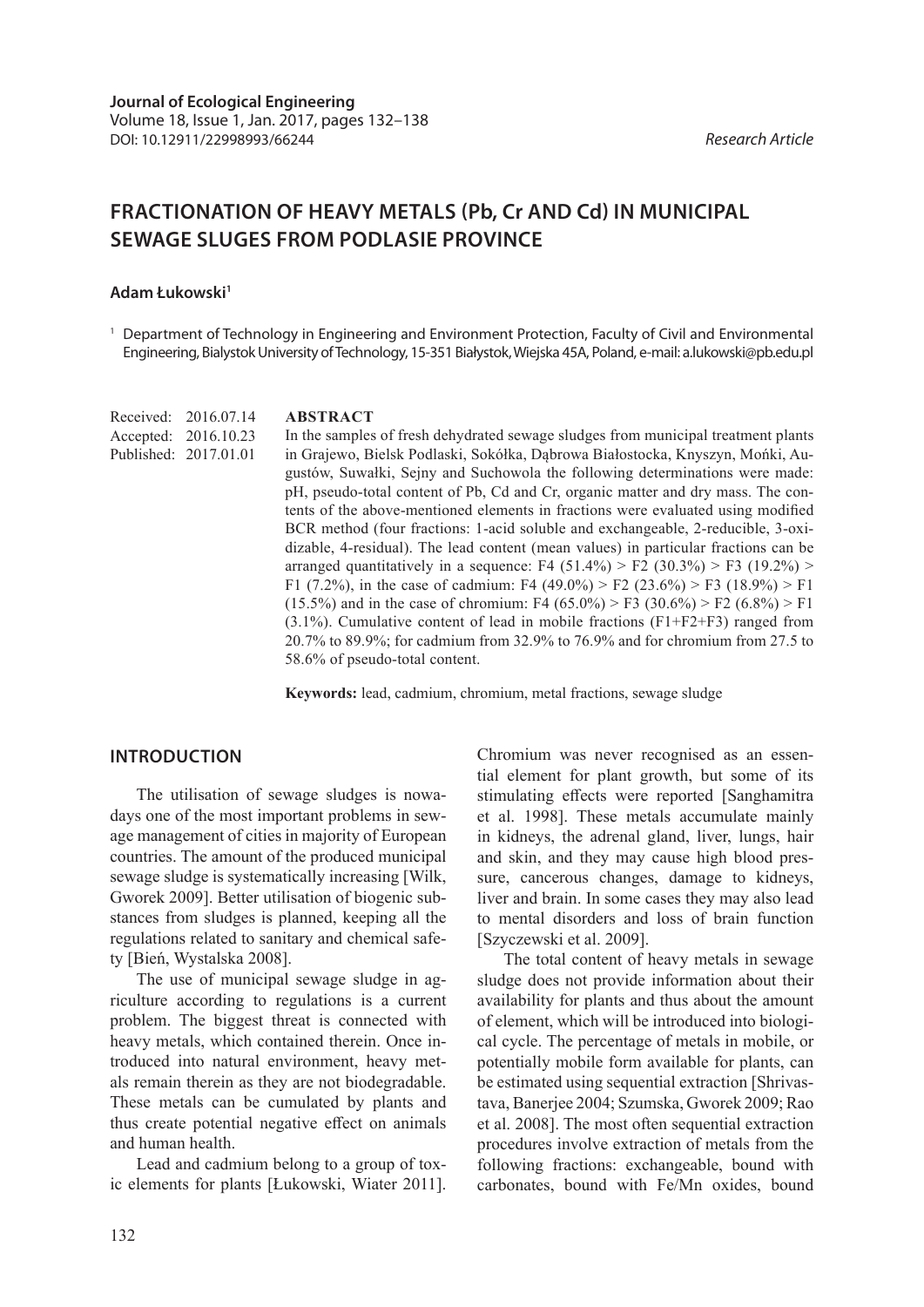with organic matter and residual (metals associated with crystal lattice of minerals).

Investigation of fractional composition of metals in municipal sewage sludges is important in particular when they will be applied into light and acidic soils with low content of potassium, phosphorus as well as magnesium, and such a soils occur mainly in Podlasie Provice. That is because the above-mentioned factors of soil quality can influence the movement of heavy metals [Wiater, Łukowski 2010].

## **EXPERIMENTAL PROCEDURES**

The study was based on fresh dehydrated sewage sludges collected in the year 2010. They came from municipal treatment plants in Grajewo, Bielsk Podlaski, Sokółka, Dąbrowa Białostocka, Knyszyn, Mońki, Augustów, Suwałki, Sejny and Suchowola. The sludges were hygenized (mainly with burnt lime), except these from Sokółka, Augustów and Suchowola. The fractionation was made in average samples (three individual dried samples were mixed and homogenized). In collected samples the following determinations were made: pH potentiometrically, dry mass by drying at 105 ºC, organic matter by heating in oven at 600 ºC until a constant weight was achieved, pseudo-total content of Pb, Cr, Cd (after previous digestion in HNO<sub>3</sub> with 30%  $H_2O_2$ ) by means of FAAS technique and content of studied metals in fractions by means of GFAAS technique using Varian AA-100 apparatus. The percentage of individual fractions in pseudo-total content of each element was calculated. Recovery was defined as a ratio of metal content in four fractions (F1, F2, F3 and F4) to the pseudo-total content.

Modified BCR method with a use of ultrasonic probe Sonics VCX 130 was used to evaluate fractional composition of Pb, Cd and Cr in sludge samples. Extraction included four stages:

1. Acid soluble and exchangeable fraction (F1)  $-1$  g of sludge in 100 cm<sup>3</sup> centrifuge tube with 40 cm<sup>3</sup> of 0.11 mol·dm<sup>-3</sup> acetic acid was sonicated for 7 minutes (power – 20W) at temperature 22±5 ºC. Then, the mixture was centrifuged for 20 minutes at 3000 g. The extract was separated for analysis. Residue with 20 cm3 of deionized water was sonicated for 5 minutes (power – 20W) and centrifuged for 20 minutues at 3000 g. Water was discarded.

- 2. Reducible fraction, bound to Fe/Mn oxides (F2) – to the residue from the first step was added 40 cm3 of 0.5 mol·dm-3 hydroxylamine hydrochloride fresh solution, pH 1.5, and sonicated for 7 minutes (power  $-20W$ ) at temperature 22±5 ºC. Then, the mixture was centrifuged for 20 minutes at 3000 g. The extract was separated for analysis. The residue was rinsed with deionized water, alike in the first step.
- 3. Oxidizable fraction, bound to organic matter  $(F3)$  – to the residue from the second step was added 20 cm3 of 30% hydrogen peroxide and sonicated for 2 minutes (power – 20W) at temperature 22 $\pm$ 5 °C. Then, the volume of  $H_2O_2$ reduced to approx.  $1 \text{ cm}^3$  using water bath. 50 cm3 of 1 mol·dm-3 ammonium acetate and sonicated for 6 min. (power  $-20W$ ) at temperature  $22\pm5$  °C was added to the moist residue. Then, the mixture was centrifuged for 20 minutes at 3000g. The extract was separated for analysis. The residue was rinsed with deionized water, alike in the previous steps.
- 4. Residual fraction  $(F4)$  the residue from the third step was extracted using concentrated  $HNO<sub>3</sub>$  with addition of 30%  $H<sub>2</sub>O<sub>2</sub>$ .

## **RESULTS AND DISCUSSION**

The studied sludges were characterized by alkaline reaction (Table 1), what is beneficial to immobilization of metals. However, selected metals (Zn and Cu for example) tend to increase solubility also at alkaline reaction, what is connected with the ability to form anion complexes and bonds of metal ions with ammonium com-

**Table 1**. Physico-chemical characteristics of sewage sludges (mean  $\pm$  SD, n=3)

| Location               | рH              | <b>DM</b>       | Organic<br>matter |  |  |  |
|------------------------|-----------------|-----------------|-------------------|--|--|--|
|                        |                 | $\frac{0}{0}$   |                   |  |  |  |
| Dabrowa<br>Białostocka | $9.43 \pm 0.01$ | $17.9 \pm 0.23$ | $29.8 \pm 2.1$    |  |  |  |
| Grajewo                | $8.91 \pm 0.22$ | $43.5 \pm 6.05$ | $16.2 \pm 3.6$    |  |  |  |
| Sokółka                | $8.20 \pm 0.08$ | $15.4 \pm 5.03$ | $62.5 \pm 6.5$    |  |  |  |
| <b>Bielsk Podlaski</b> | $8.14 \pm 0.06$ | $17.1 \pm 1.65$ | $62.8 \pm 13.4$   |  |  |  |
| Knyszyn                | $7.79 \pm 0.34$ | $6.6 \pm 0.76$  | $41.6 \pm 18.6$   |  |  |  |
| Augustów               | $8.02 \pm 0.05$ | $13.3 \pm 1.04$ | $30.2 \pm 7.9$    |  |  |  |
| Sejny                  | $8.38 \pm 0.07$ | $11.1 \pm 0.14$ | $15.4 \pm 4.0$    |  |  |  |
| Suwałki                | $9.03 \pm 0.19$ | $20.6 \pm 0.92$ | $36.5 \pm 3.0$    |  |  |  |
| Mońki                  | $9.42 \pm 0.05$ | $13.1 \pm 0.63$ | $29.8 + 13.7$     |  |  |  |
| Suchowola              | 7.78 ±0.16      | $10.6 \pm 1.07$ | $73.9 \pm 5.1$    |  |  |  |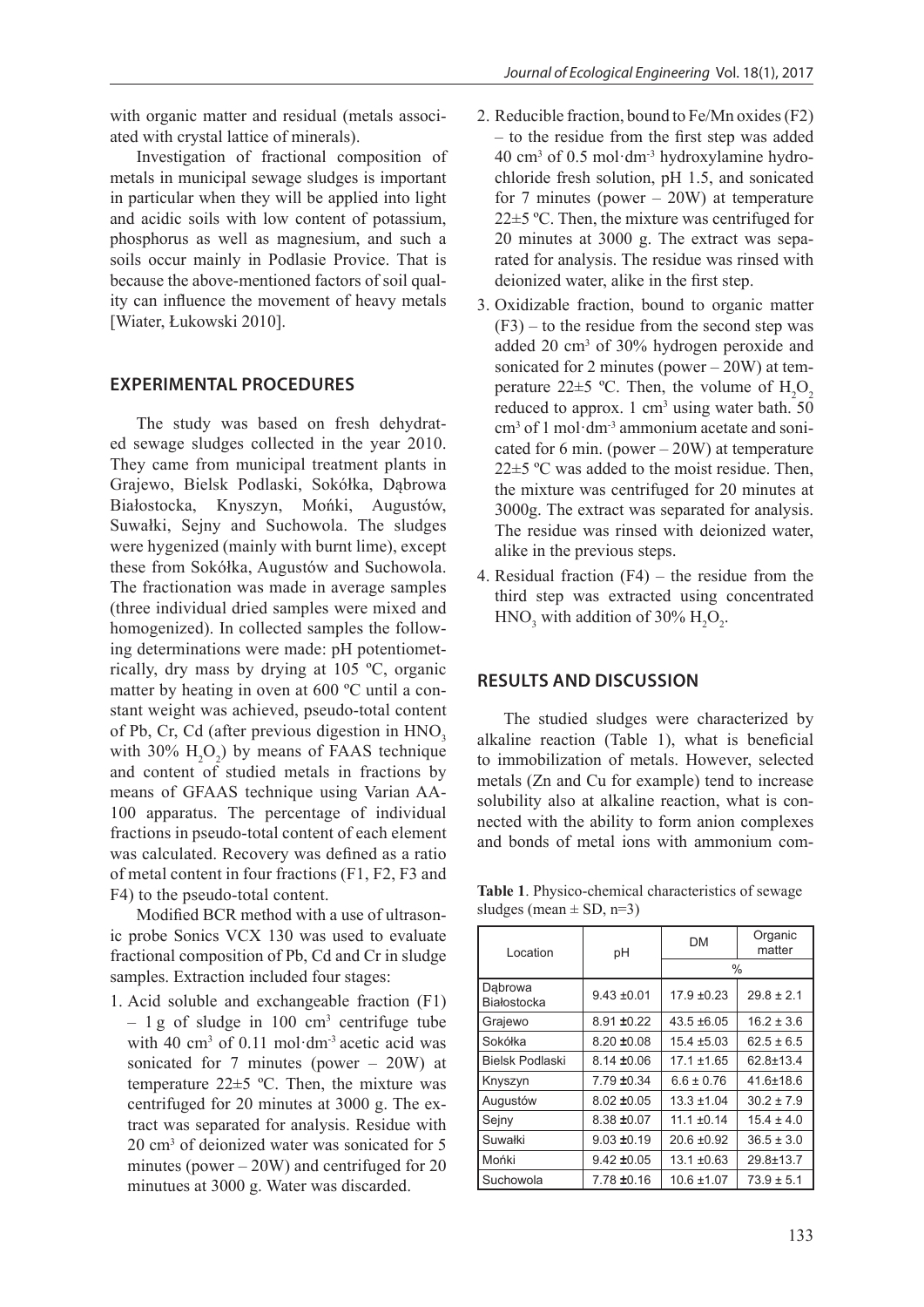pounds or low molecule organic matter. The reaction is the main factor, which influences the solubility of metal compounds in environment [Wilk, Gworek 2009].

The content of dry mass ranged from 6.6 to 43.5%. The lime-treated sludges contained the highest amounts of dry matter, in general.

The sludges contained from 15.4 to 73.9% DM of organic matter. According to Mazur [Mazur 1995], the content of organic matter in sewage sludge rage from 17 to 87% (60% on average). It has the ability to form stabile complexes, which appreciably can decrease the mobility of metals. The biggest affinity to organic matter have elements such as Ni, Cu and Pb [Karczewska 2002].

The pseudo-total amounts of studied elements were below values intended for agricultural use of sludge (Table 2). As stated by Maćkowiak [2000], the average content of cadmium in municipal sludges is 3.3 mg·kg-1 DM. In 40% of studied sludges the Cd content was higher. The content of lead and chromium in all samples was lower, than the average (92 and  $175 \text{ mg} \cdot \text{kg}^{-1}$  DM respectively) reported by above-mentioned author.

The content of metals in particular fractions, in general, was differentiated. It's related to varied sources and initial form of metals in sewage sludges, their pH, conductivity, content of organic matter and redox properties [Wilk, Gworek 2009].

#### **Lead**

The highest amount of lead (51.4% on average) was bound to residual fraction and ranged from 26.1 to 82.6% (Table 3). According to Piotrowska and Dudka [1987] considerable dif-

Location Pb | Cr | Cd mg·kg-1 DM **D**ąbrowa Białostocka 29.80 ± 0.77 90.10 ± 2.44 3.85 ± 0.14 Grajewo  $26.24 \pm 1.54 \pm 3.56 \pm 3.83 \pm 0.25$ Sokółka  $\begin{array}{|c|c|c|c|c|c|}\n\hline\n & 23.80 & \pm 1.39 & 78.20 & \pm 1.22 & 2.38 & \pm 0.10\n\end{array}$ Bielsk Podlaski 21.80 ± 0.77 63.23 ± 3.14 2.49 ± 0.23 Knyszyn  $23.58 \pm 0.77 | 49.82 \pm 0.82 | 2.74 \pm 0.00$ Augustów 28.25 ± 1.02 81.34 ± 8.80 2.74 ± 0.13 Sejny 27.80 ± 2.14 74.20 ± 3.82 3.02 ± 0.20

Suwałki 28.47 ± 1.93  $|109.69 \pm 25.81|$  2.98  $\pm$  0.20 Mońki  $31.81 \pm 1.02 \mid 80.47 \pm 1.91 \mid 3.40 \pm 0.13$ Suchowola 29.85 ± 0.43 89.23 ± 1.94 3.34 ± 0.07

| <b>Table 2.</b> Pseudo-total content of Pb, Cr and Cd in |
|----------------------------------------------------------|
| sewage sludges (mean $\pm$ SD, n=3)                      |

ferentiation of metal content in this fraction is dependent on source of sewage sludge. The results of other authors' studies confirm a high content of Pb in residual fraction [Wang et al. 2008; Fuentes et al. 2004; García-Delgado et al. 2007], which is unavailable for plants. The content of metals in this fraction is almost constant (changes can occur, to a small degree, only in extreme acid environment or due to the microorganisms' activity).

The results of the study have proved slight solubility and thus bioavailability of lead in sewage sludges, because only 7.2% of pseudo-total Pb content was noted in fraction F1. Metals bound to this fraction can be easily released after application of sludge into soil, due to the small bond strength [Wang et al. 2008, Kazi et al. 2005], during fractionation of sludges from the treatment plant located in Hyderabad city (Pakistan), with BCR method, have noted 4% of pseudo-total lead

**Table 3**. Content, percentage in fractions and recovery of Pb in the sewage sludges

| Location               | F <sub>1</sub> | F <sub>2</sub> | F <sub>3</sub>        | F <sub>4</sub> | F <sub>1</sub> | F <sub>2</sub> | F <sub>3</sub> | F <sub>4</sub> | Recovery |
|------------------------|----------------|----------------|-----------------------|----------------|----------------|----------------|----------------|----------------|----------|
|                        |                |                | $mg \cdot kg^{-1} DM$ |                | $\frac{0}{0}$  |                |                |                |          |
| Dabrowa<br>Białostocka | 2.80           | 12.00          | 6.50                  | 10.29          | 9.4            | 40.3           | 21.8           | 34.5           | 106      |
| Grajewo                | 2.35           | 12.51          | 1.50                  | 11.10          | 8.9            | 47.7           | 5.7            | 42.3           | 105      |
| Sokółka                | 2.80           | 5.60           | 2.00                  | 18.92          | 11.8           | 23.5           | 8.4            | 79.5           | 123      |
| <b>Bielsk Podlaski</b> | 3.20           | 0.80           | 0.50                  | 18.01          | 14.7           | 3.7            | 2.3            | 82.6           | 103      |
| Knyszyn                | 2.40           | 6.80           | 12.00                 | 4.27           | 10.2           | 28.8           | 50.9           | 18.1           | 108      |
| Augustów               | 1.60           | 6.98           | 7.50                  | 15.73          | 5.7            | 24.7           | 26.6           | 55.7           | 113      |
| Sejny                  | 0.80           | 7.60           | 8.00                  | 12.10          | 2.9            | 27.3           | 28.8           | 43.5           | 103      |
| Suwałki                | 0.40           | 7.20           | 4.50                  | 18.19          | 1.4            | 25.3           | 15.8           | 63.9           | 106      |
| Mońki                  | 1.79           | 18.40          | 5.00                  | 8.30           | 5.6            | 57.9           | 15.7           | 26.1           | 105      |
| Suchowola              | 0.40           | 7.11           | 4.75                  | 20.16          | 1.3            | 23.8           | 15.9           | 67.5           | 109      |
|                        |                | Average        |                       |                |                |                |                |                |          |
|                        | 1.85           | 8.50           | 5.23                  | 13.71          | 7.2            | 30.3           | 19.2           | 51.4           | 108      |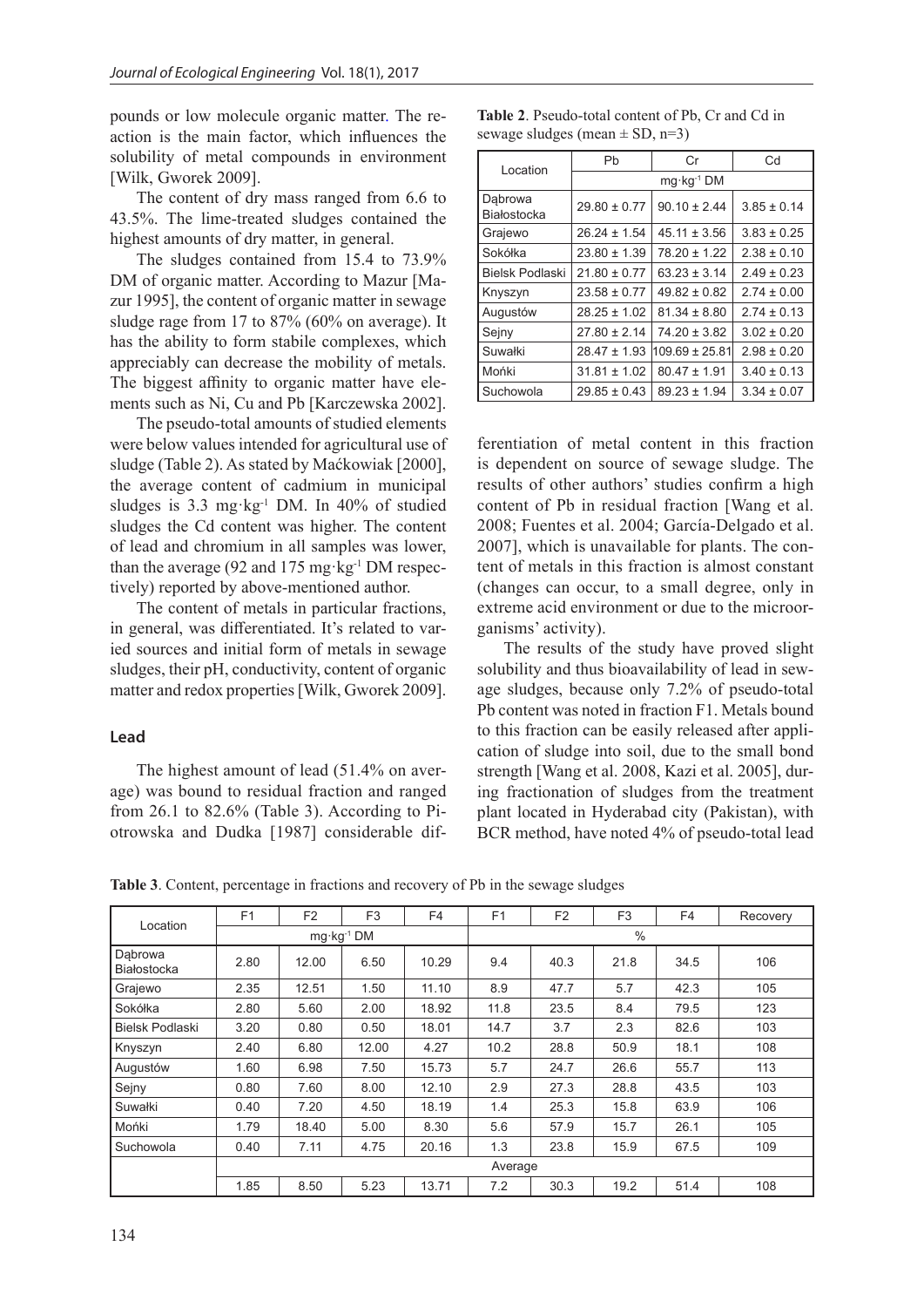content in fraction mentioned before. Wang et al. [2008] obtained similar result, below 5% of Pb as compared to total content, in acid soluble and exchangeable fraction of sewage sludge from plant in Loujiang (China).

The average lead content in F2 fraction constituted 30.3% of pseudo-total content. This fraction is thermodynamically unstable. Anaerobic conditions and microorganisms' activity in sludges are leading to reduction and disintegration of Fe/Mn oxides, what can cause metal desorption [Jamali et al. 2007]. These factors may have influenced the content of Pb in above-mentioned fraction of sludge came from Bielsk Podlaski, which was very low. Fuentes at al. [2004] have stated in the reducible fraction of non-stabilized sewage sludge 20.7% of total lead.

The oxidizable fraction bound 19.2% of pseudo-total Pb content on average. According to Wang et al. [2006] this fraction dominate in sewage sludge, in the case of lead. Similar conclusions are presented by the earlier mentioned Kazi et al. [2005], who stated in fraction bound with organic matter 42% Pb, as compared to pseudo-total content.

The most of lead content (89.9% of pseudototal content) in mobile pool (F1+F2+F3), i.e. available and potentially available for plants, was noted in the sludge from plant in Knyszyn. It was caused by low content of primary and secondary minerals, which comprise residual fraction. The same factor was responsible for the least cumulative Pb content (20.7%) in three fractions of sewage sludge from Bielsk Podlaski. Due to the high content of minerals mentioned before, fraction F4 gathered in this case 82.6%

of pseudo-total Pb, that means the most among studied sludges.

### **Chromium**

Residual fraction bound the highest amount of chromium (65% on average) and its content ranged from 37.1 to 87.5%, as compared to pseudo-total content (Table 4). Gawdzik and Gawdzik [2012] investigating fractional composition of heavy metals in sewage sludge came from treatment plant in Cedzyna have stated similar content (approx. 62%) of Cr in the discussed fraction using BCR method. Kazi et al. [2005], noted 41% of pseudo-total chromium in residual fraction. According to the authors, such a content indicates that this element occurs in a high degree as sulphides.

The lowest amount of the studied element (3.1% on average) was observed in fraction F1. The low content of chromium in exchangeable fraction (less than 5% of total content) have stated the above-mentioned Fuentes et al. [2004]. A similar result was obtained by Pérez-Cid et al. [1999] during the investigation of sewage sludge from a plant in Ourense (Spain) using Tessier method. The content of chromium in the exchangeable and bound with carbonates fractions (both fractions correspond to the first fraction of BCR method) was below determination limit.

Fraction bound to Fe/Mn oxides comprised 6.8% of psedo-total content on average. Similar chromium content (approx. 5 %) in this fraction was observed by Gawdzik and Gawdzik [2012]. Kabata-Pendias and Pendias [1999] report that

| Location               | F1      | F <sub>2</sub> | F <sub>3</sub>        | F <sub>4</sub> | F <sub>1</sub> | F <sub>2</sub> | F <sub>3</sub> | F4   | Recovery |
|------------------------|---------|----------------|-----------------------|----------------|----------------|----------------|----------------|------|----------|
|                        |         |                | $mg \cdot kg^{-1} DM$ |                | $\%$           |                |                |      |          |
| Dabrowa<br>Białostocka | 2.79    | 7.89           | 30.65                 | 58.11          | 3.1            | 8.8            | 34.0           | 64.5 | 110      |
| Grajewo                | 1.64    | 2.70           | 11.90                 | 36.02          | 3.6            | 6.0            | 26.4           | 79.9 | 116      |
| Sokółka                | 2.58    | 3.70           | 39.60                 | 28.99          | 3.3            | 4.7            | 50.6           | 37.1 | 96       |
| <b>Bielsk Podlaski</b> | 3.61    | 5.86           | 17.43                 | 31.09          | 5.7            | 9.3            | 27.6           | 49.2 | 92       |
| Knyszyn                | 1.21    | 3.89           | 12.60                 | 38.09          | 2.4            | 7.8            | 25.3           | 76.5 | 112      |
| Augustów               | 1.36    | 5.65           | 23.99                 | 65.10          | 1.7            | 6.9            | 29.5           | 80.0 | 118      |
| Sejny                  | 1.22    | 2.63           | 26.31                 | 35.99          | 1.6            | 3.6            | 35.5           | 48.5 | 89       |
| Suwałki                | 3.57    | 6.98           | 36.20                 | 73.27          | 3.3            | 6.4            | 33.0           | 66.8 | 109      |
| Mońki                  | 3.06    | 5.31           | 21.85                 | 48.18          | 3.8            | 6.6            | 27.1           | 59.9 | 97       |
| Suchowola              | 2.01    | 7.50           | 15.00                 | 78.10          | 2.3            | 8.4            | 16.8           | 87.5 | 115      |
|                        | Average |                |                       |                |                |                |                |      |          |
|                        | 2.31    | 5.21           | 23.55                 | 49.29          | 3.1            | 6.8            | 30.6           | 65.0 | 105      |

**Table 4**. Content, percentage in fractions and recovery of Cr in the sewage sludges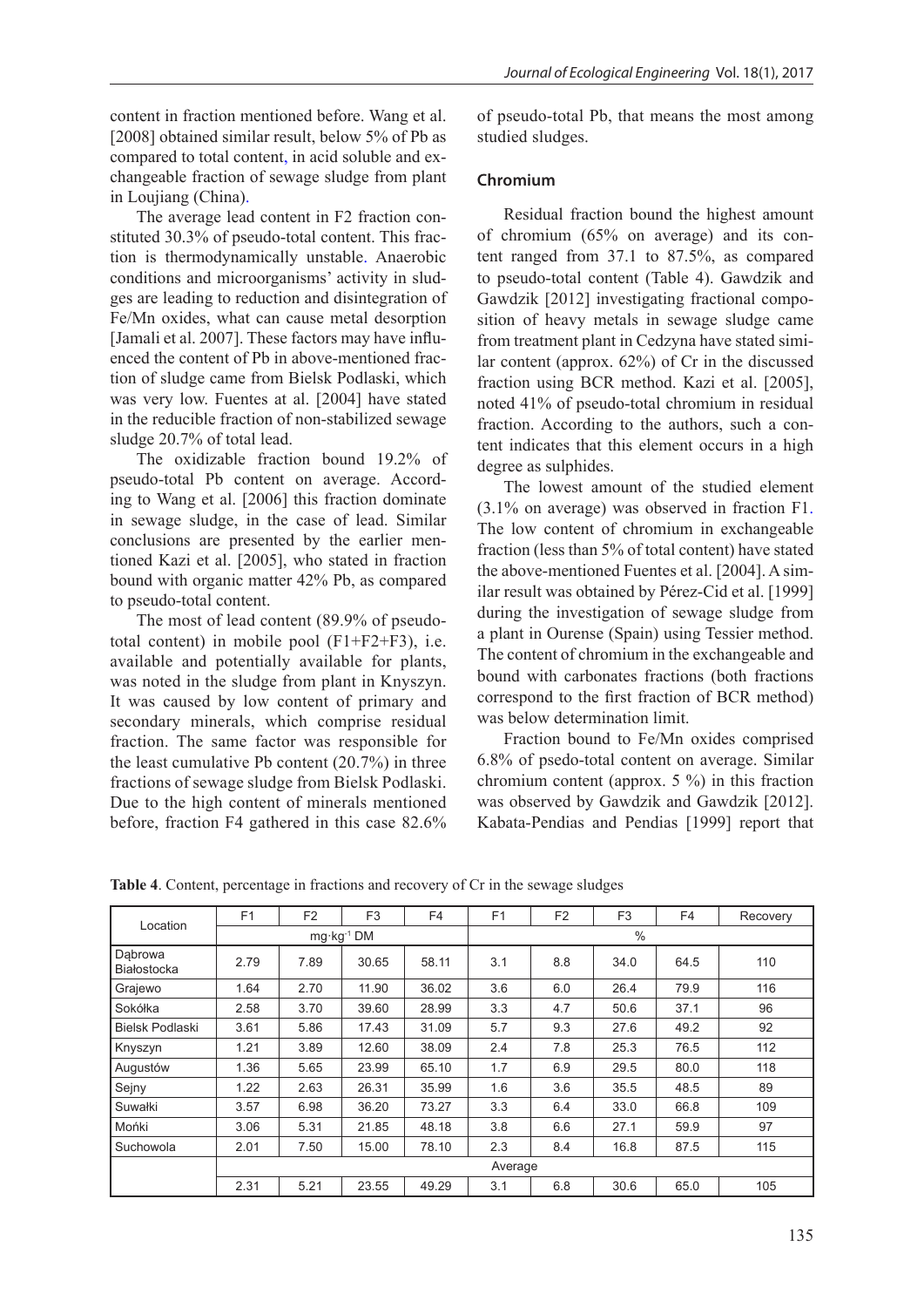low mobility of chromium is related to domination of Cr(III), which forms weak soluble compounds, especially with iron oxides and hydroxides.

Organic matter of sludge bound 30.6% of pseudo-total chromium content on average. Metals bound to this fraction can be released due to the minetalization in oxidizing conditions [Wilk, Gworek 2009]. It can be stated that chromium, like in the soil [Karathanasis, Pils 2005], is bonded the most strongly to fraction of organic matter, as compared to other heavy metals. This thesis is confirmed by investigations of Wang et al. [2008]. The authors noted in disccused fraction 59% of total chromium, what was the highest content among all the fractions.

Mobile pool of chromium was the largest (58.6 %) in sludge from plant in Sokółka. It was caused by high content of organic matter and simultaneously low content of primary and secondary minerals, what was confirmed by the amount of Cr (37.1%) in fraction F4 of this sludge, which was the lowest among all sewage sludges.

## **Cadmium**

Similarly, like in the case of lead and chromium, the highest percentage of cadmium (49% on average) was observed in residual fraction and ranged from 26.6 to 72.7% of pseudo-total content (Table 5). Investigations of Wang et al. [2008] confirm, that discussed fraction binds the largest amounts of Cd (approx. 65%) in sewage sludge. Rosazlin et al. [2007], using modified Tessier method, also have stated in residual fraction came from treatment plant in Taman Sri Gombak (Malaysia) the largest amount of cadmium (34% of total content).

The exchangeable fraction gathered the least of Cd (15.5% on average) among all fractions. Metals in this fraction might be attached to negatively-charged exchange sites or through relatively weak adsorption.

 It is anticipated that the content of element in this fraction is proportional to its total content [2007]. Changes in the ionic composition, influencing adsorption-desorption reactions, or lowering of pH could cause remobilisation of metals from this fraction [Filgueiras et al. 2002]. Wang et al. [2008] also observed in discussed fraction the least amount of Cd (below 5%).

Fraction F2 comprised 23.6% of pseudo-total content on average. It is a similar result to that obtained by Kazi et al. [2005] (22% of pseudo-total content) and higher as compared to that presented by Rosazlin et al. [2007] (according to these authors, approx. 15.0 % of total Cd in sludge was in fraction of Fe/Mn oxides). The oxides, especially Mn oxides, can bind cadmium strongly [Onyatta, Huang 2006]. Several times lower content of Cd in discussed fraction of sludge from Sokółka, as compared to the rest of sludges, could be caused by reducible conditions in studied sludge.

Fraction F3 gathered 18.9% of cadmium, as compared to pseudo-total content. Similar percentage of Cd in this fraction (21%) was noted by Wang et al. [2008]. Different result (approx. 10% of pseudo-total content) was presented by Rosazlin et al. [2007]. Metallic pollutants associated with oxidizable phases are assumed to remain in the soil for longer periods but may be mobilised by decomposition processes [Onyatta, Huang 2006]. According to Ridgway and Price [1987] organic fraction is very important

**Table 5**. Content, percentage in fractions and recovery of Cd in the sewage sludges

|                        | F <sub>1</sub>        | F <sub>2</sub> | F <sub>3</sub> | F4   | F <sub>1</sub> | F <sub>2</sub> | F <sub>3</sub> | F <sub>4</sub> | Recovery |  |
|------------------------|-----------------------|----------------|----------------|------|----------------|----------------|----------------|----------------|----------|--|
| Location               |                       |                |                |      |                |                |                |                |          |  |
|                        | $mq \cdot kq^{-1}$ DM |                |                |      | $\frac{0}{0}$  |                |                |                |          |  |
| Dabrowa<br>Białostocka | 1.56                  | 1.00           | 0.40           | 1.03 | 40.5           | 26.0           | 10.4           | 26.6           | 104      |  |
| Grajewo                | 0.96                  | 1.18           | 0.65           | 1.13 | 25.1           | 30.7           | 17.1           | 29.4           | 102      |  |
| Sokółka                | 0.16                  | 0.20           | 0.50           | 1.42 | 6.7            | 8.4            | 21.0           | 59.8           | 96       |  |
| <b>Bielsk Podlaski</b> | 0.04                  | 0.47           | 0.45           | 1.65 | 1.6            | 18.9           | 18.1           | 66.0           | 105      |  |
| Knyszyn                | 0.08                  | 0.52           | 0.30           | 1.99 | 2.9            | 19.0           | 11.0           | 72.7           | 106      |  |
| Augustów               | 0.44                  | 0.80           | 0.40           | 1.35 | 16.1           | 29.2           | 14.6           | 49.2           | 109      |  |
| Sejny                  | 0.48                  | 0.76           | 0.65           | 1.67 | 15.9           | 25.1           | 21.5           | 55.3           | 118      |  |
| Suwałki                | 0.54                  | 0.84           | 0.55           | 1.32 | 18.1           | 28.2           | 18.5           | 44.4           | 109      |  |
| Mońki                  | 0.56                  | 1.07           | 0.90           | 1.44 | 16.5           | 31.4           | 26.4           | 42.2           | 116      |  |
| Suchowola              | 0.40                  | 0.64           | 1.00           | 1.48 | 12.0           | 19.2           | 30.0           | 44.3           | 105      |  |
|                        |                       | Average        |                |      |                |                |                |                |          |  |
|                        | 0.52                  | 0.75           | 0.58           | 1.45 | 15.5           | 23.6           | 18.9           | 49.0           | 107      |  |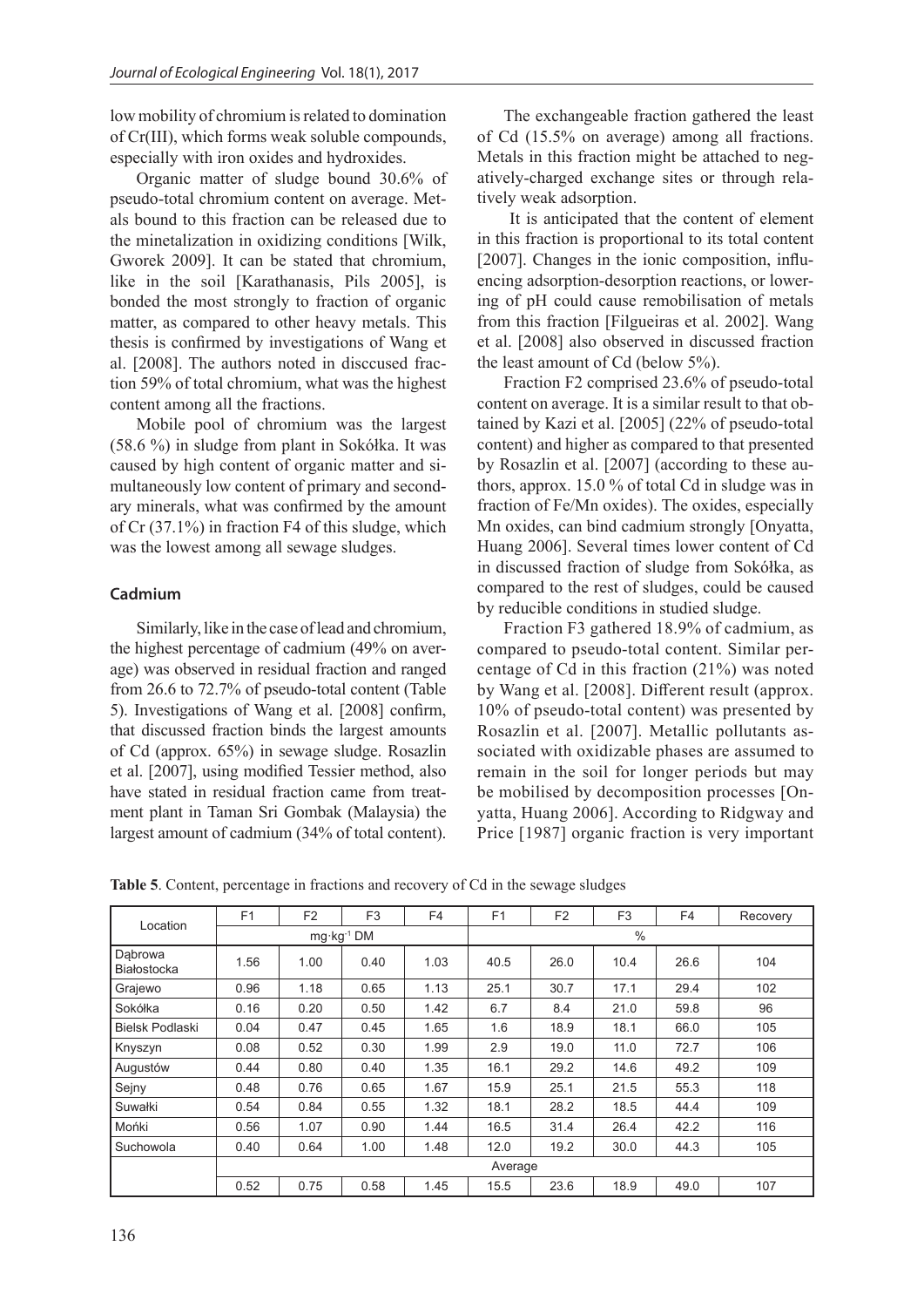and in sewage sludges can determine the distribution of metals.

The largest pool of mobile cadmium (76.9%) was found in sludge from treatment plant in Dąbrowa Białostocka. Similarly, like in the case of lead and chromium, it was caused by the low content of minerals which form the residual fraction. The content of Cd in fraction F4 comprised 26.6% of pseudo-total content and was lowest, as compared to the rest of sludges.

## **CONCLUSIONS**

- 1. All sludges met the standards related to agricultural use, according to heavy metal content.
- 2. The lead content (mean values) in particular fractions can be arranged quantitatively in a sequence: F4  $(51.4\%)$  > F2  $(30.3\%)$  > F3 (19.2%) > F1 (7.2%), in the case of cadmium: F4 (49.0%) > F2 (23.6%) > F3 (18.9%)  $>$  F1 (15.5%) and in the case of chromium: F4  $(65.0\%)$  > F3  $(30.6\%)$  > F2  $(6.8\%)$  > F1  $(3.1\%)$ .
- 3. Assuming the cumulative content of metal in mobile fractions  $(F1 + F2 + F3)$  as the solubility criterion, it can be stated that cadmium was most soluble and chromium – the least soluble.

#### **Acknowledgements**

My investigations were subsidized with statutory work No. S/WBiIŚ/3/2014.

## **REFERENCES**

- 1. Bień J., Wystalska K. 2008. The problems of sewage sludge management. Inżynieria i Ochrona Środowiska, 11 (1), 5–11.
- 2. Filgueiras A.V., Lavilla I., Bendicho C. 2002. Chemical sequential extraction for metal partitioning in environmental solid samples. Journal of Environmental Monitoring, 4(6), 823–857.
- 3. Fuentes A., Lloréns M., Sáez J., Soler A., Aguilar M.I., Ortuño J.F., Meseguer V.F. 2004. Simple and sequential extractions of heavy metals from different sewage sludges. Chemosphere, 54(8), 1039–1047.
- 4. García-Delgado M., Rodríguez-Cruz M.S., Lorenzo L.F., Arienzo M., Sánchez-Martín M.J. 2007. Seasonal and time variability of heavy metal content and of its chemical forms in sewage sludges

from different wastewater treatment plants. Science of the Total Environment, 382(1), 82–92.

- 5. Gawdzik J., Gawdzik B. 2012 Mobility of heavy metals in municipal sewage sludge from different throughput sewage treatment plants. Polish Journal of Environmental Studies, 21(6), 1603–1611.
- 6. Jamali M.K., Kazi T.G., Afridi H.I., Arain M.B., Jalbani N., Memon A.R. 2007. Speciation of heavy metals in untreated domestic wastewater sludge by time saving BCR sequential extraction method. Journal of Environmental Science and Health, Part A: Toxic Hazardous Substances and Environmental Engineering, 42(5): 649–659.
- 7. Kabata-Pendias A., Pendias H. 1999. Biogeochemia pierwiastków śladowych. PWN, Warsaw, 398 pp.
- 8. Karathanasis A.D., Pils J.R.V. 2005 Solid-phase fractionation of selected trace metals in some northern Kentucky soils. Soil and Sediment Contamination: An International Journal, 14, 293–308.
- 9. Karczewska A. 2002. Heavy metals in soils contaminated by copper smelters – forms and solubility. Zeszyty Naukowe Akademii Rolniczej we Wrocławiu, 432, pp. 159.
- 10. Kazi T.G., Jamali M.K., Kazi G.H.,Arain M.B.,Afridi H.I., Siddiqui A. 2005. Evaluating the mobility of toxic metals in untreated industrial wastewater sludge using a BCR sequential extraction procedure and a leaching test. Analytical and Bioanalytical Chemistry, 383(2), 297–304.
- 11. Łukowski A., Wiater J. 2011. Influence of mineral fertilization on lead, cadmium and chromium fraction contens in soil. Polish Journal of Environmental Studies, 20(4), 951–960.
- 12. Maćkowiak Cz. 2000. The chemical composition of sewage sludges and food industry wastes useful for fertilization. Nawozy i Nawożenie, 4(5), 131–143.
- 13. Mazur T. 1995. The condition and perspective of the organic matter balance of the cultivated soils. Zeszyty Problemowe Postępu Nauk Rolniczych 421a, 267–276.
- 14. Onyatta J.O., Huang P.M. 2006. Distribution of applied cadmium to different size fractions of soils after incubation. Biology and Fertility of Soils, 42(5), 432–436.
- 15. Pérez-Cid B., Lavilla I., Bendicho C. 1999. Application of microwave extraction for partitioning of heavy metals in sewage sludge. Analytica Chimica Acta, 378(1–3), 201–210
- 16. Piotrowska M., Dudka S., 1987. Frakcje metali śladowych w osadach ściekowych jako kryterium ich przydatności w rolnictwie. Archiwum Ochrony Środowiska PAN 1–2, 65–72.
- 17. Rao C.R.M., Sahuquillo A., Lopez Sanchez J.F. 2008. A review of the different methods applied